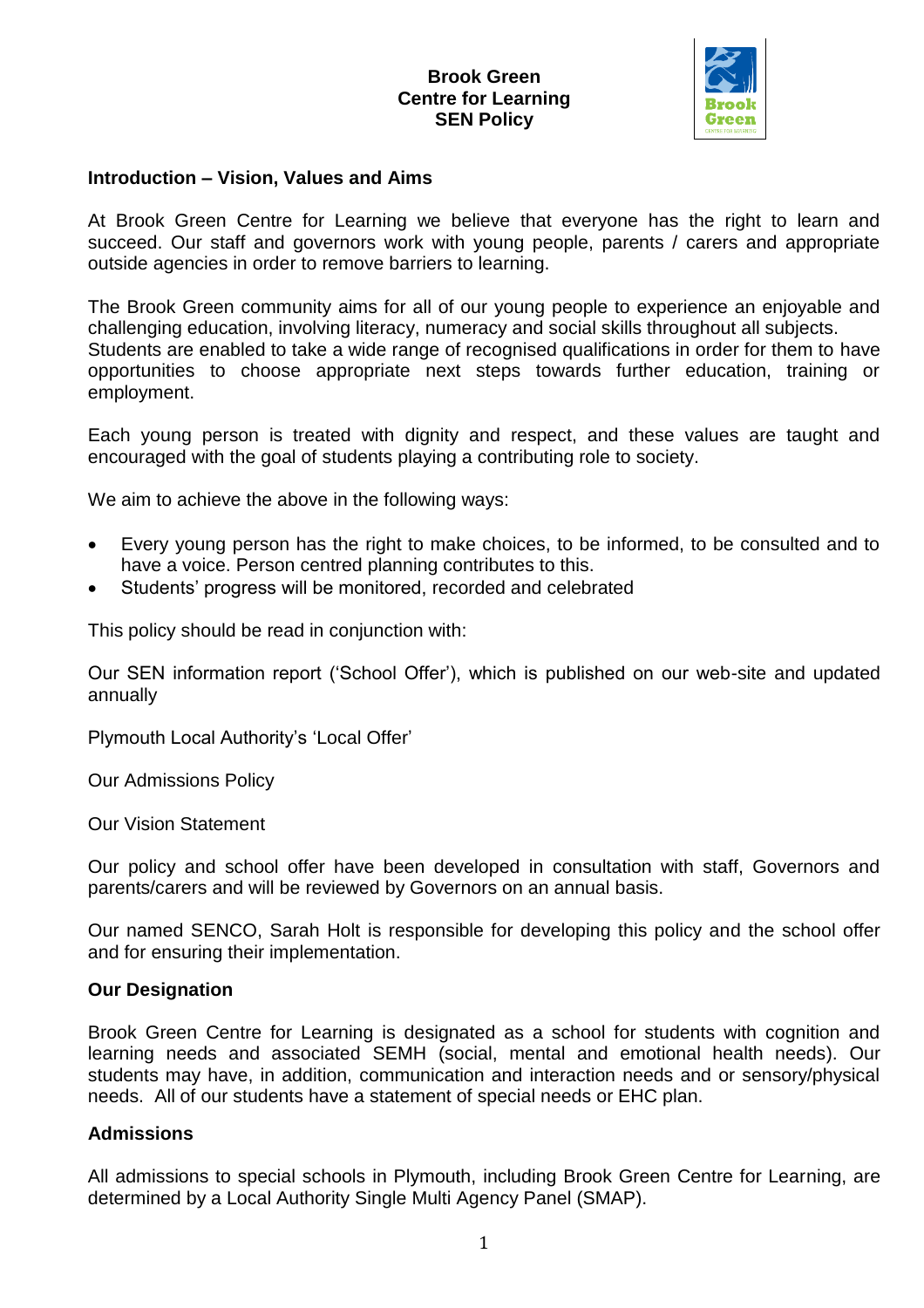The panel considers all evidence submitted as well as family preference. All students that attend Brook Green Centre for Learning must have a Statement of Special Educational Need or an Education, Health and Care (EHC) plan (please see our Admissions Policy).

# **Current Legislation:**

The SEN code of Practice (2014) states that all children and young people are entitled to an education that enables them to make progress so that they can:

- Achieve their best
- Become confident individuals living fulfilling lives
- Make a successful transition into adulthood

This policy has been written to comply with 2014 legislation and to reflect Brook Green's vision and ethos, which is based on the dignity of the individual and that individual's right to an education and a voice in society.

## **Our Ethos**

Staff work with governors and parents/carers to ensure that our students experience a vibrant, enjoyable and challenging education where they are expected to achieve the highest standards they are capable of achieving. We aim for all students to be literate and numerate and confident to succeed in their future adult lives when they leave Brook Green.

We will enable students to take as wide a range of recognised qualifications as possible in order for them to have opportunities to choose appropriate next steps.

We will ensure that our students are confidently able to take a full role in the world beyond school.

- Our SENCO and school staff liaise regularly with parents/carers and other professionals about provision.This can include Educational Psychologists, Occupational Therapists, Speech and Language Therapists, school nurses, a school doctor and Counsellor
- We emphasise preparation for life beyond school through working with Careers South West and through our transition to College and work experience programmes.
- Parents/carers are encouraged to be an active part of their child's education and are kept informed through parents' evenings and annual review meetings as well as through the use of home/school diaries.
- Parents are supported in a number of ways for example through weekly parent group meetings held at Brook Green Centre, E Safety sessions and Literacy and Numeracy drop ins.
- Brook Green works closely with support services from Health, Education and Social Care.
- Students have access to a broad and balanced curriculum and have the opportunity to take nationally recognised qualifications.
- Students' progress is reviewed at least half termly and targets are formulated in consultation with parents/carers and other professionals.
- Staff training all staff receive comprehensive and on-going training in meeting the needs of young people with a range of learning difficulties. This is tailored to individual need but includes ELSA (Emotional Literacy Support Assistant) training, Health and Safety training, the nationally accredited SENCO (Special Educational Needs Co-ordinator) award NASENCO (National Award for SEN Coordination), MAPA (Management of Actual or Potential Aggression) training, ASD (Autistic Spectrum Disorder) training, work with occupational therapists and speech therapists, safeguarding training (all) and behaviour management strategies.
- Monitoring of education is evidenced through learning walks, the work of governors committees and involvement in the day-to-day activities of the school.